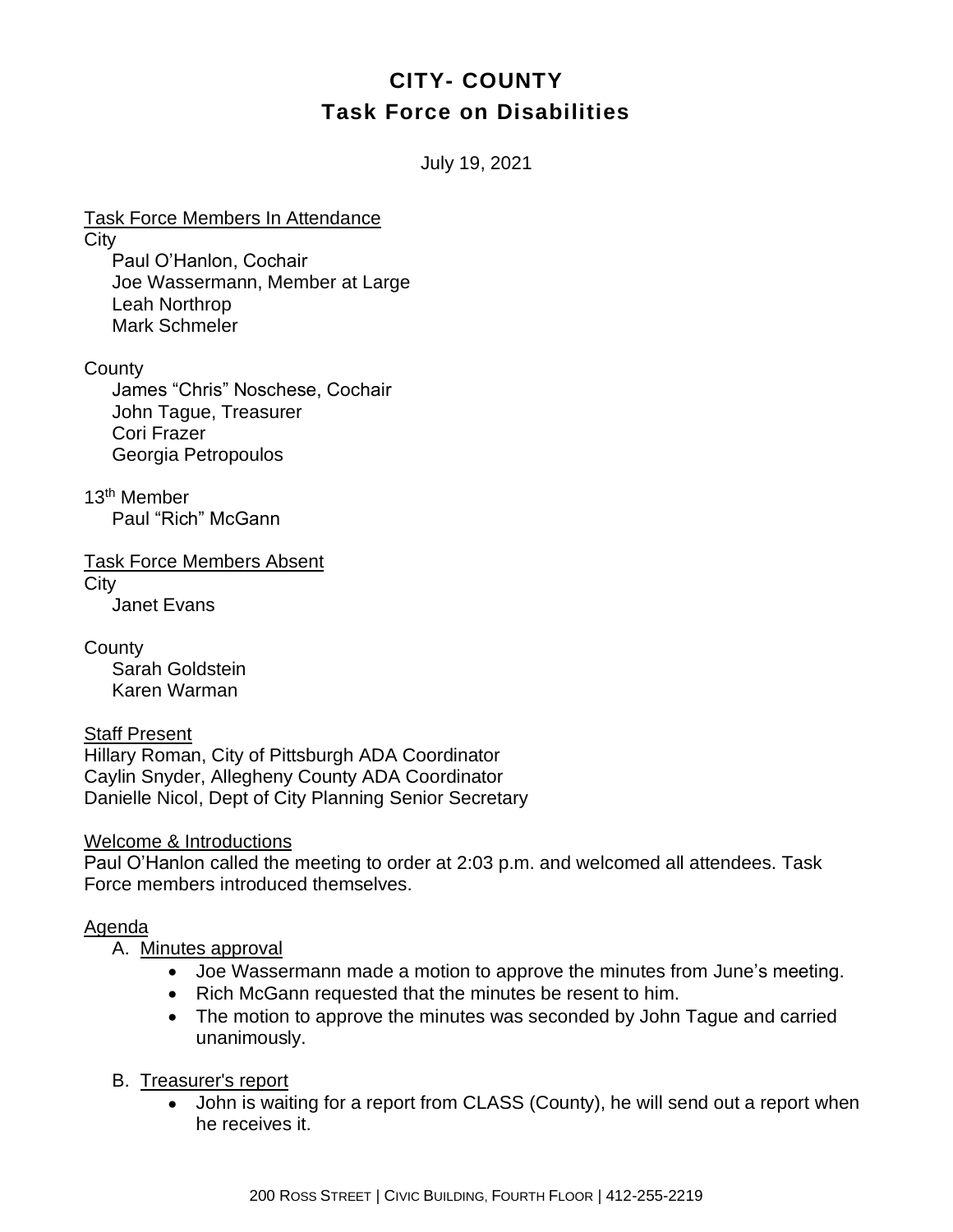## C. CCTFD elections

- Georgia Petropoulos announced the nominating committee's recommendations. They recommend Chris Noschese for Chair, Georgia for Cochair, John as Treasurer, and Leah Northrop as Member at Large.
- Discussion was held about the membership vacancy on the City side of the CCTFD. Hillary Roman clarified how appointments are made to the Task Force on both the City and County side. She added that the Task Force is encouraged to make appointment recommendations.
- John made the point that whomever the new mayor will be in January will have to appoint or reappoint members.
- By a show of hands, the slate of nominations passed unanimously. New officer positions are effective immediately. Chris commented toward the end of the meeting that he has not accepted the nomination yet.

## D. CCTFD disability employment survey, results & discussion

- Hillary gave an overview of the Barriers to Employment Survey sponsored by the CCTFD.
	- o Hillary shared her screen showing the quantitative data for the survey; quantitative and qualitative answers were shared to members via email.
	- o The survey received 119 responses, 57.3% of which were from people with disabilities, 42.7% were from someone completing the survey as a trusted caregiver for a person with a disability.
	- $\circ$  45.3% of responses were from people living in the city of Pittsburgh, the rest were from county members in various municipalities.
	- o Transportation barriers were largely due to lack of paratransit, lack of evening transportation, and lack of access to accessible routes. Respondents offered many other individualized responses to this question, including problems with bus drivers or family members.
	- o Workplace accommodation barriers were mostly due to inaccessible policies, most of which respondents detailed in the qualitative portion of the survey. A common example of such a policy was the requirement that candidates be available for full time employment. Other major barriers included lack of telework, management style of employer, communication barriers, and discrimination.
	- o Other barriers to employment included lack of access to job training (42%), lack of resume skills (25%), and lack of access to employment events like career fairs (31%), among other responses.
	- o Cori Frazer pointed out that lack of access to MAWD (Medical Assistance for Workers with Disabilities) was also quite high (28%). They wondered if the CCTFD might want to discuss that issue with DHS. Caylin Snyder offered to share the survey results with County DHS.
- Mary Hartley (PEAL) underscored Cori's point. She offered that Josie Badger and "I Want to Work PA" helped to pass new MAWD legislation that will increase education and outreach about how workers with disabilities can access the program. The program also helps workers to earn more money while still retaining their medical benefits. All county assistance offices (CAOs) will be retrained accordingly. Mary will share information with the Task Force as it emerges.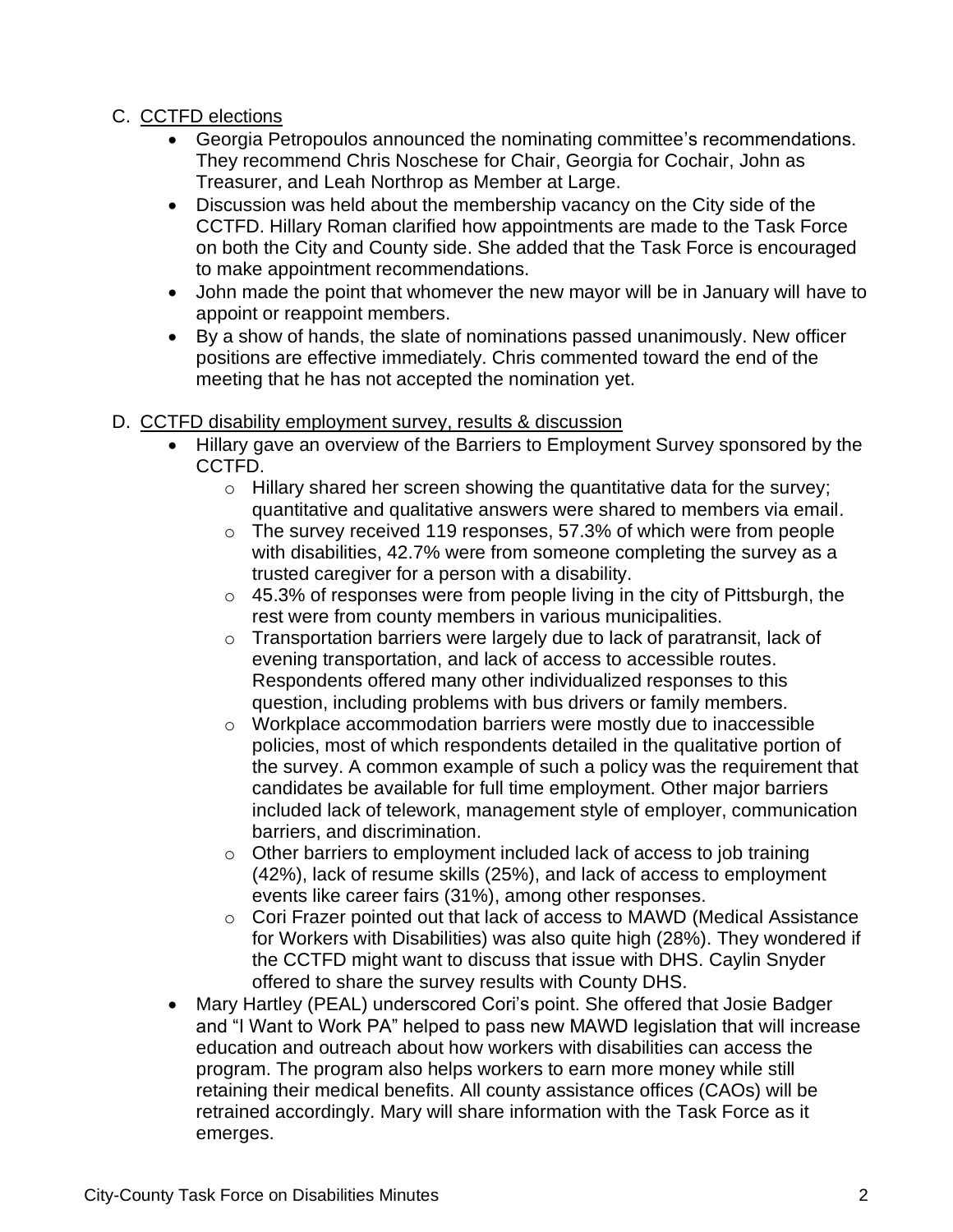- Mary confirmed for John and Rich that Governor Wolf signed this legislation into law. She recommends asking Josie to join the CCTFD for more information.
- Megan Grabski (United Way of SWPA) discussed new grant funding her agency has received to engage with employers and help them do a better job at increasing employment for people with developmental disabilities.
- She noticed that among the survey results that self-identification, unfriendly management style toward disability, and lack of telework are all issues that are starting to be addressed through the work her agency does with a large consortium of local employers.
- One of the consortium's cochairs, Greg Pollack, Chief Accessibility Officer for PNC, has a large impact on how local employers can do a better job of increasing disability employment.
- Megan added that some of the survey's results are old problems that are not easily solved, but are issues that the consortium is working toward resolving.
- John asked whether Megan's group had done any survey work with employers, asking about hiring and management practices for people with disabilities. Megan responded that the consortium has done survey work with employers and will continue to do so. One common topic that Megan has seen employers ask for more of is about becoming more disability friendly and job accommodations provisions.
- John inquired as to whether the Task Force might play a role in helping the consortium with those issues.
- Paul circled back to the survey's finding that evening/nighttime transportation is a barrier to employment for many.
- Paul suggests that the CCTFD create a set of policy recommendations based on the survey results, including an employment-based paratransit option.
- Hillary added that the original impetus for the survey was to help the Task Force decide how to spend the pot of funding available to them for increasing disability employment.
- Paul offered that his conversations with ACCESS indicate that a barrier to provision of nighttime transportation services is getting a significant number of riders justify the cost. It may make more sense to seek more evening transportation for all people and do coalition-building around that initiative.
- More information about MAWD legislation can be found at [www.iwanttoworkpa.org/policy/.](http://www.iwanttoworkpa.org/policy/)

## E. Accessible yoga and mindfulness practice

- Marissa Vogel and Maryellen from Open Up Pittsburgh (3711 Butler St.) gave an overview of their wellness collective. Their mission is to teach mindfulness tools and movement practices centered on people living with disabilities.
- Their programs include training for children and young adults, employment training, and providing accessible studio space. They provide ASL interpreters for virtual and in-person yoga classes.
- Open Up charges for services based on a sliding scale and offers scholarship opportunities for people with disabilities and minority populations.
- Maryellen then lead the group through a yoga and mindfulness session.
- Paul thanked Marissa and Maryellen for their work, adding that these sorts of practices can be especially helpful in a culture that is mainly focused on curing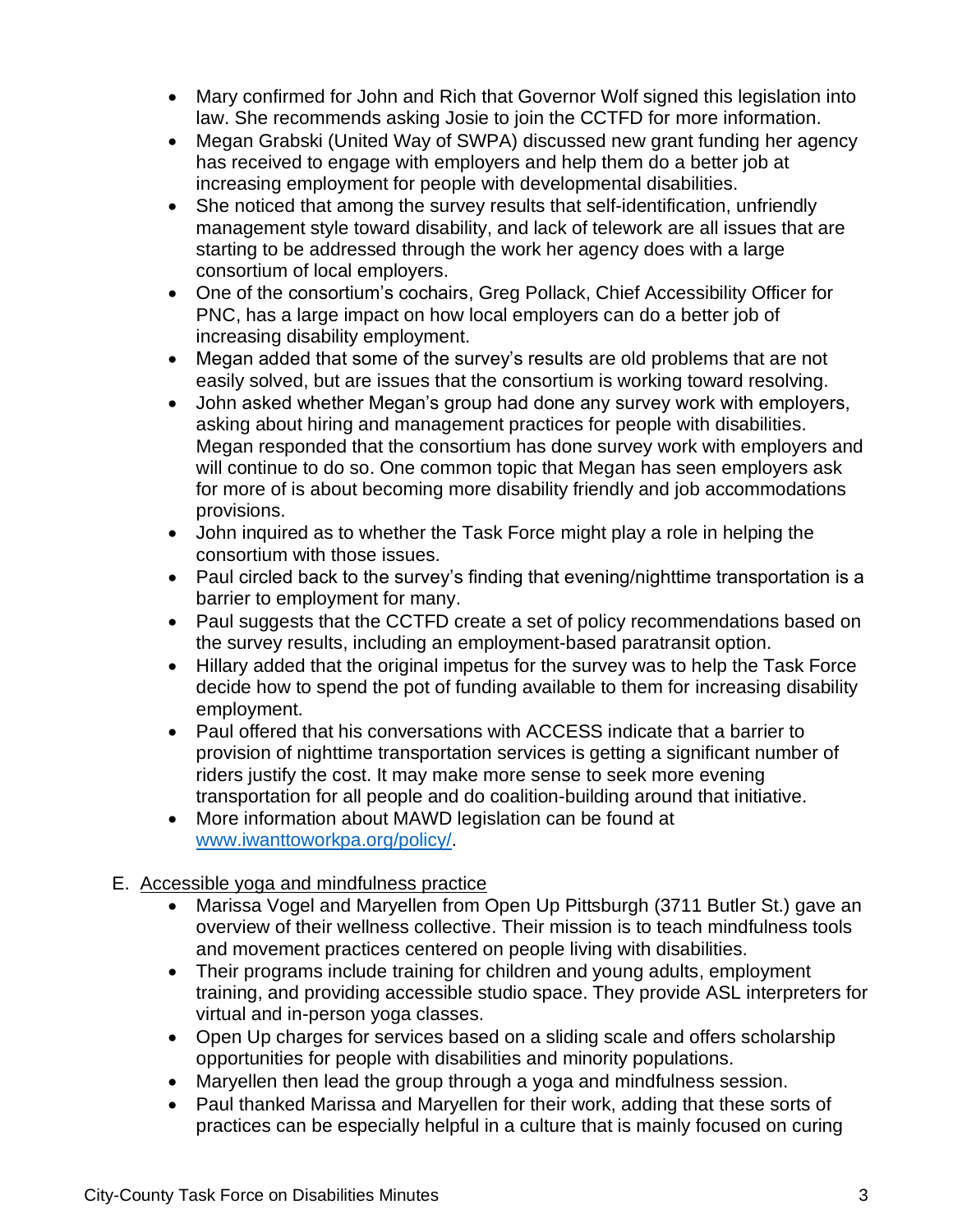disabilities instead of teaching people how to live with disabilities in a healthy way.

- Rich asked whether Open Up can provide tactile interpreters. Maryellen answered that they do not currently but would consider providing one if possible.
- Leah underscored Paul's point about the significant problem of healthcare's focus on cures and prescriptions rather than healthy lifestyles and mindfulness training.

# F. Task Force business (added during meeting)

- Paul acknowledged the letter the Task Force sent to DOMI rejecting their scooter and micromobility programming.
- The Executive Committee also sent a letter of complaint to City Council President Kail-Smith over the City's allocation of funding in the amount of \$335 million from the federal government for the American Rescue Plan.
- Most of this money is budgeted for infrastructure. The CCTFD is asking the City to slow down on spending on any projects not addressing COVID-related problems.
- Rich asked about accessible rideshare businesses. Paul responded that there are some accessible veterans service vehicles but that Uber and Lyft are not required to provide accessible vehicles.
- Mark Schmeler commented that blind and visually impaired users are disadvantaged with these services because drivers are not trained to look for those customers. If a customer can't locate the vehicle, they can be left and unfairly charged.
- Other cities have changed codes to require rideshare companies to include certain accessible provisions. Mark thinks the CCTFD should petition the mayor and City Council to upgrade the code in kind here in Pittsburgh. He added that it's possible that it may be under the Public Utility Commission and not the mayor's purview. John thinks that Philadelphia might have adopted some of these measures, though they are regulated by the Parking Authority.
- John believes that City Council's vote on American Rescue Plan spending happens tomorrow, he wonders whether it might be more useful to reach out to the mayor. Paul believes that the funding allocation came from Mayor Peduto's office.

# G. Upcoming ADA Events

- Paul wondered whether the CCTFD would be interested in organizing an ADA Anniversary event this week to occur in the afternoon/evening. He would like to reach out to County task forces, advisory boards for briefings on projects they are working on and a discussion on how they might collaborate. Another session could be a public briefing on what the CCTFD has been discussing.
- Caylin offered to reach out to the DHS Advisory Boards if he was interested. Paul thinks it is a good idea for them to collaborate on issues like homelessness.
- Rich asked whether someone could connect him to a lawyer to help him get Comcast to provide interpreters for pay-per-view events. Paul wasn't sure who might be the best group to reach out to for that.
- Leah asked whether they might think about including a session on transportation for children with disabilities to public school programs. Rich recommended